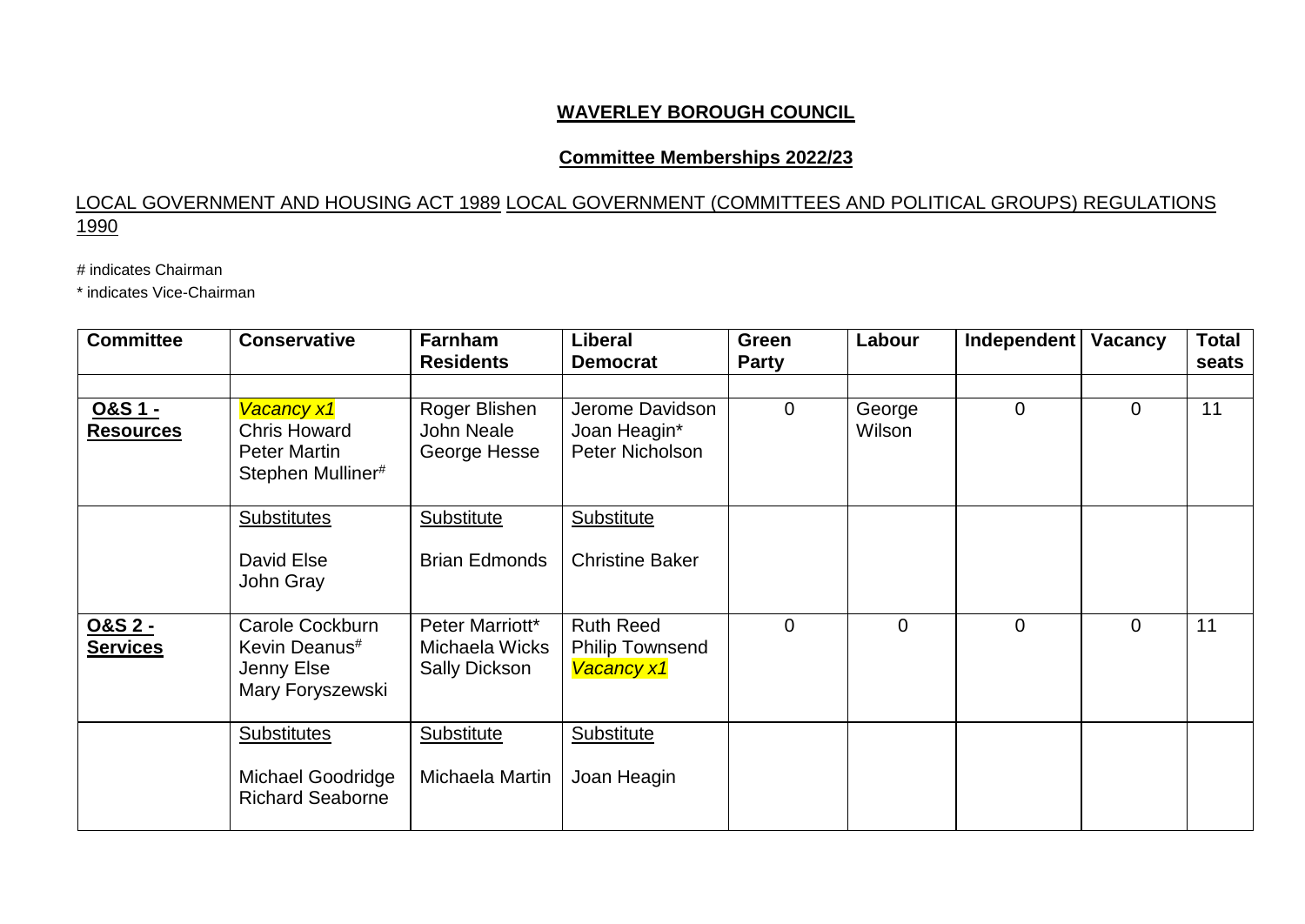| <b>Committee</b>                                                                | <b>Conservative</b>                                                                      | <b>Farnham</b><br><b>Residents</b>        | Liberal Democrat Green Party                        |                         | Labour           | Independent        | <b>Vacancy</b>       | <b>Total</b><br>seats |
|---------------------------------------------------------------------------------|------------------------------------------------------------------------------------------|-------------------------------------------|-----------------------------------------------------|-------------------------|------------------|--------------------|----------------------|-----------------------|
| <b>Licensing and</b><br><b>Regulatory</b><br><b>Committee</b>                   | <b>Patricia Ellis</b><br>Michael Goodridge*<br>Anna James<br>Robert Knowles <sup>#</sup> | Roger Blishen<br>Jerry Hyman<br>John Ward | Jacquie Keen<br><b>Ruth Reed</b><br>Jerome Davidson | <b>Martin</b><br>D'Arcy | $\mathbf 0$      | David Munro        | $\overline{0}$       | 12                    |
|                                                                                 | <b>Substitutes</b><br><b>Steve Cosser</b><br>Jenny Else                                  | Substitute<br>Michaela Martin             | <b>Substitute</b><br>Joan Heagin                    |                         |                  |                    |                      |                       |
| <b>Audit</b><br><b>Committee</b>                                                | Jan Floyd-Douglass<br>John Gray<br><b>Richard Seaborne</b>                               | <b>Sally Dickson</b><br>Peter Marriott#   | Jerome Davidson*<br><b>Vacancy x1</b>               | $\overline{0}$          | George<br>Wilson | $\Omega$           | $\overline{0}$       | 8                     |
| <b>Standards &amp;</b><br><b>General</b><br><b>Purposes</b><br><b>Committee</b> | Michael Goodridge*<br>John Gray<br><b>Robert Knowles</b>                                 | John Ward<br><b>Peter Marriott</b>        | Peter Nicholson<br>John Robini#                     | $\overline{0}$          | $\mathbf 0$      | <b>Maxine Gale</b> | Vacancy<br><u>x1</u> | 9                     |
|                                                                                 | <b>Substitute</b><br>Vacancy x1                                                          | <b>Substitute</b><br><b>Peter Clark</b>   | <b>Substitute</b><br><b>Ruth Reed</b>               |                         |                  |                    |                      |                       |
| Landlord<br><b>Services</b><br><b>Advisory Board</b>                            | <b>Stephen Mulliner</b>                                                                  | Michaela Wicks                            | Jaquie Keen<br>John Robini                          | $\overline{0}$          | $\overline{0}$   | $\Omega$           | $\overline{0}$       | 4                     |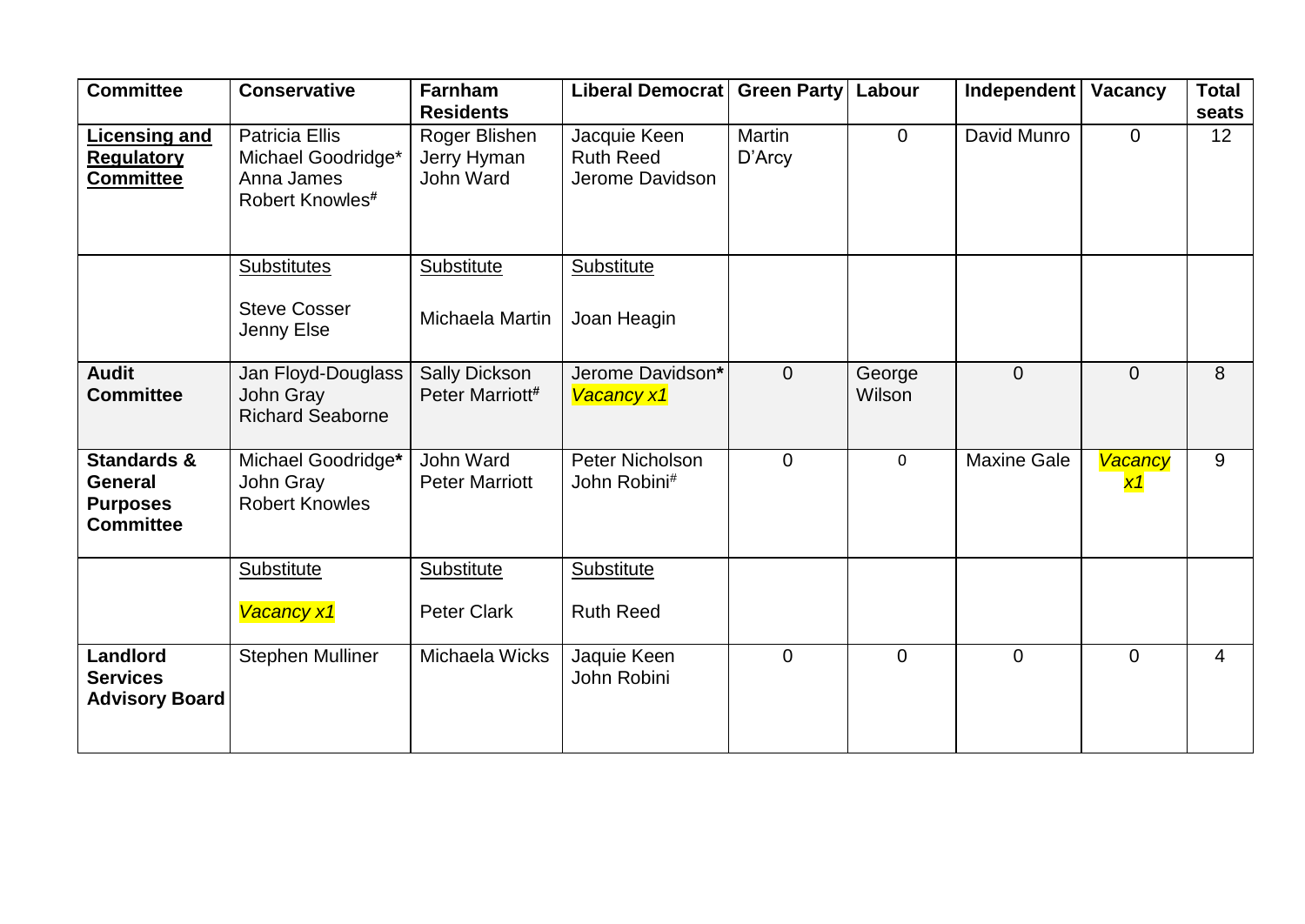| <b>Appeals Panel</b>                                                                      | <b>Steve Cosser</b><br><b>Michael Goodridge</b><br>Val Henry<br><b>Christine Howard</b> | Roger Blishen<br>Michaela Wicks<br>Kika Mirylees | <b>Paul Follows</b><br>Jacquie Keen<br><b>Mark Merryweather</b> | <b>Steve</b><br><b>Williams</b> | George Wilson |   | 12 |
|-------------------------------------------------------------------------------------------|-----------------------------------------------------------------------------------------|--------------------------------------------------|-----------------------------------------------------------------|---------------------------------|---------------|---|----|
| <b>SCC Local</b><br><b>Committee</b><br>(operates under<br><b>SCC Standing</b><br>Orders) | Carole Cockburn<br><b>Steve Cosser</b><br>Trevor Sadler                                 | George Hesse<br>Jerry Hyman<br>John Neale        | <b>Paul Rivers</b><br><b>Mark Merryweather</b>                  | $\Omega$                        | George Wilson | 0 | 9  |

# **Planning Committees**

| <b>Committee</b>                                      | <b>Conservative</b>                                                                                                                                                          | Farnham<br><b>Residents</b> | <b>Liberal Democrat</b>                                                                                     | <b>Green Party</b>                            | Labour                           | Independent        | <b>Total</b><br>seats |
|-------------------------------------------------------|------------------------------------------------------------------------------------------------------------------------------------------------------------------------------|-----------------------------|-------------------------------------------------------------------------------------------------------------|-----------------------------------------------|----------------------------------|--------------------|-----------------------|
| <b>EASTERN</b><br><b>PLANNING</b><br><b>COMMITTEE</b> | <b>David Else (Vice</b><br>Chairman)<br><b>Steve Cosser</b><br><b>Trevor Sadler</b><br><b>Kevin Deanus</b><br>John Gray<br><b>Patricia Ellis</b><br><b>Michael Goodridge</b> | $\boldsymbol{0}$            | <b>Penny Rivers</b><br>(Chairman)<br><b>Ruth Reed</b><br>Joan Heagin<br>Liz Townsend<br><b>Paul Follows</b> | Martin D'Arcy                                 | George Wilson                    | <b>Maxine Gale</b> | 15<br>plus            |
|                                                       | <b>Substitutes</b><br>[Val Henry]<br>[Christine Howard]<br>[Jan Floyd-Douglass]<br>[Mary Foryszewski]<br>[Richard Seaborne]                                                  |                             | <b>Substitutes</b><br><b>Christine Baker</b><br><b>Vacancy</b>                                              | Substitute<br><b>Steve</b><br><b>Williams</b> | Substitute<br><b>Nick Palmer</b> |                    | 9<br>subs             |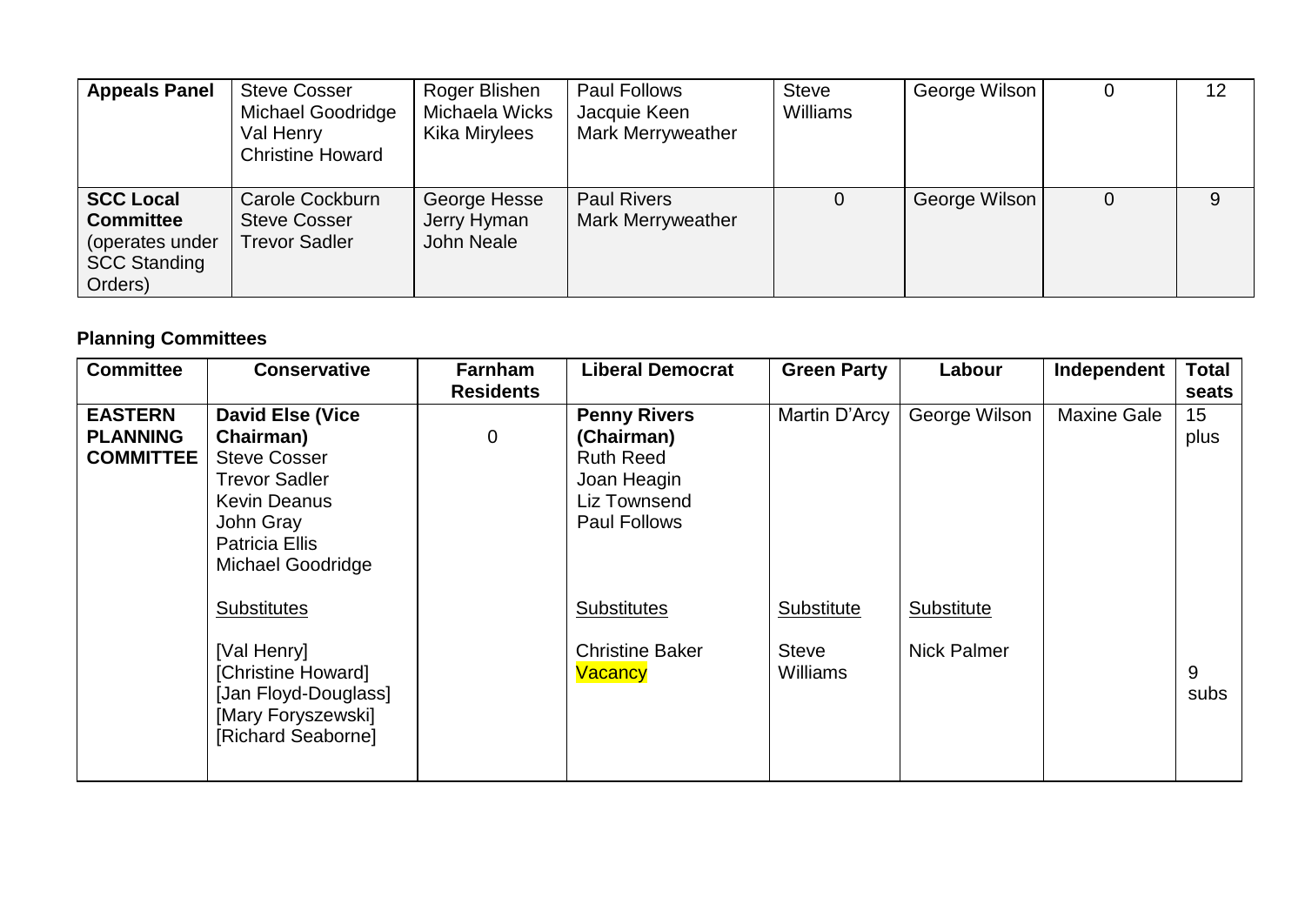| <b>WESTERN</b>   | Carole Cockburn         | <b>David Beaman</b>  | <b>CIIr John Robini</b>  |   |                |                | 15   |
|------------------|-------------------------|----------------------|--------------------------|---|----------------|----------------|------|
| <b>PLANNING</b>  | Anna James              | (Chairman)           | (Vice-Chairman)          | 0 | $\overline{0}$ | $\overline{0}$ | plus |
| <b>COMMITTEE</b> | Simon Dear              | Roger Blishen        | Cllr Dan Hunt            |   |                |                |      |
|                  | <b>Stephen Mulliner</b> | Sally Dickson        | <b>CIIr Jacquie Keen</b> |   |                |                |      |
|                  |                         | <b>Brian Edmonds</b> |                          |   |                |                |      |
|                  |                         | George Hesse         |                          |   |                |                |      |
|                  |                         | Michaela Martin      |                          |   |                |                |      |
|                  |                         | John Neale           |                          |   |                |                |      |
|                  |                         | Michaela Wicks       |                          |   |                |                |      |
|                  | Substitute              | <b>Substitutes</b>   |                          |   |                |                |      |
|                  |                         |                      | <b>Substitutes</b>       |   |                |                |      |
|                  | Vacancy                 | Jerry Hyman          |                          |   |                |                |      |
|                  | Vacancy                 | John Ward            | [Peter Nicholson]        |   |                |                |      |
|                  | Vacancy                 | <b>Vacancy</b>       | [Jerome Davidson]        |   |                |                | 8    |
|                  |                         |                      |                          |   |                |                | subs |
|                  |                         |                      |                          |   |                |                |      |

## **Joint Committees**

| <b>Conservative</b>     | Farnham            | Liberal Democrat          | <b>Green Party</b> | Labour | Independent | <b>Total</b>                                                      |
|-------------------------|--------------------|---------------------------|--------------------|--------|-------------|-------------------------------------------------------------------|
|                         | <b>Residents</b>   |                           |                    |        |             | seats                                                             |
| <b>Stephen Mulliner</b> | <b>Peter Clark</b> | Paul Follows <sup>#</sup> | O                  |        | U           | 6<br>$(3$ each<br>from<br>Guildford<br>and<br>Waverley<br>No subs |
|                         |                    |                           |                    |        |             |                                                                   |